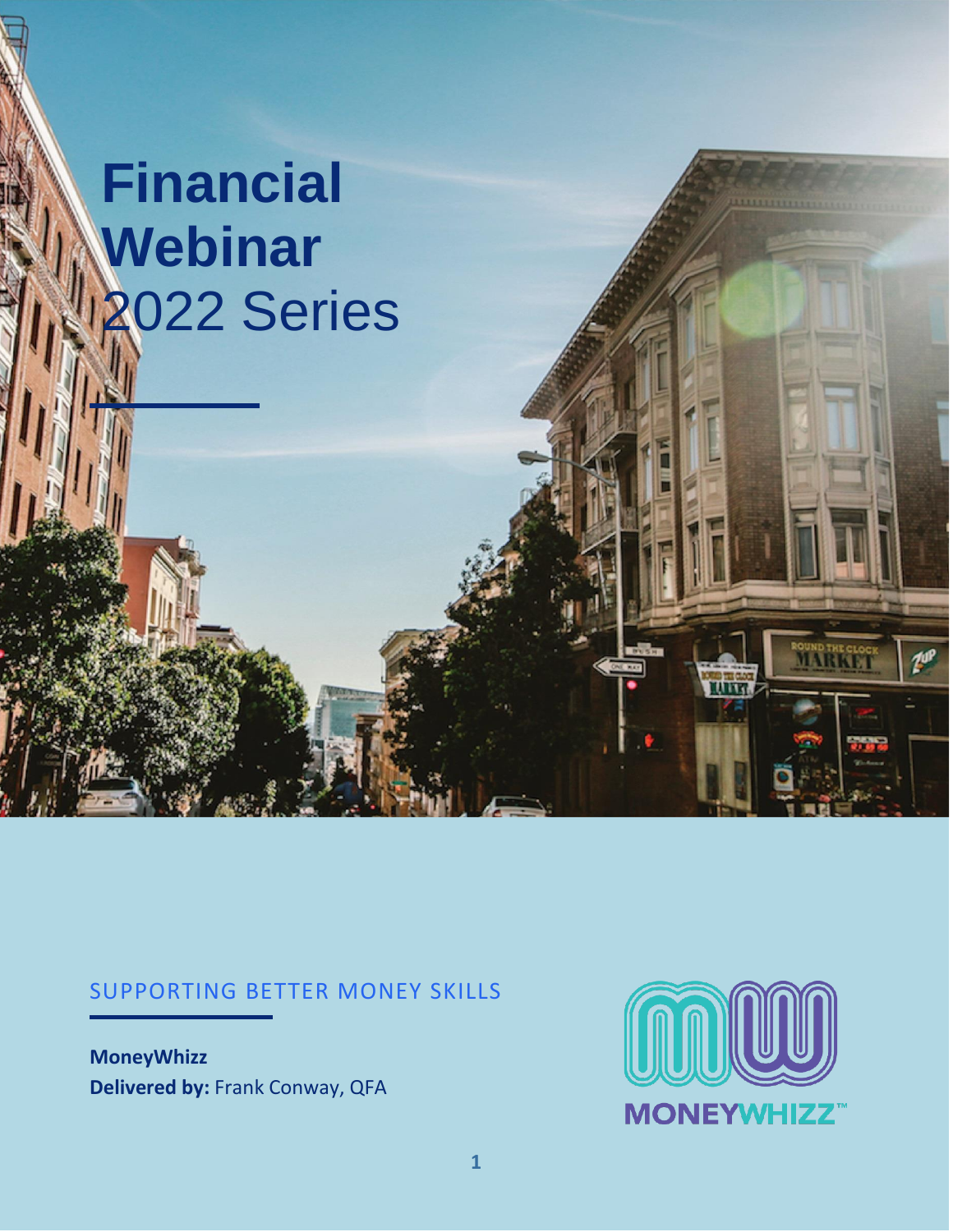# **Personal Finance Topics**

*(Summary of each topic provided in following pages)*

- 1. Financial Wellbeing
- 2. Saving & Investing
- 3. Understanding Tax Relief
- 4. Attaining Financial Fitness
- 5. Setting & Achieving Financial Goals
- 6. Planning to Buy a Home
- 7. Budgeting for Seasonal Costs (*School, Christmas*)
- 8. Financial Personalities & Improving Financial I.Q.
- 9. Retirement Planning
- 10. Protecting Against Fraud & Financial Exploitation

# **About the Presenter**

**Frank Conway** is a Qualified Financial Adviser and author of *Ireland's Essential Guide to Personal Finance*. He has worked in the personal finance industry in Ireland and the US for over 25 years. He is actively involved in the promotion of financial education and literacy campaigns both in Ireland and the US currently.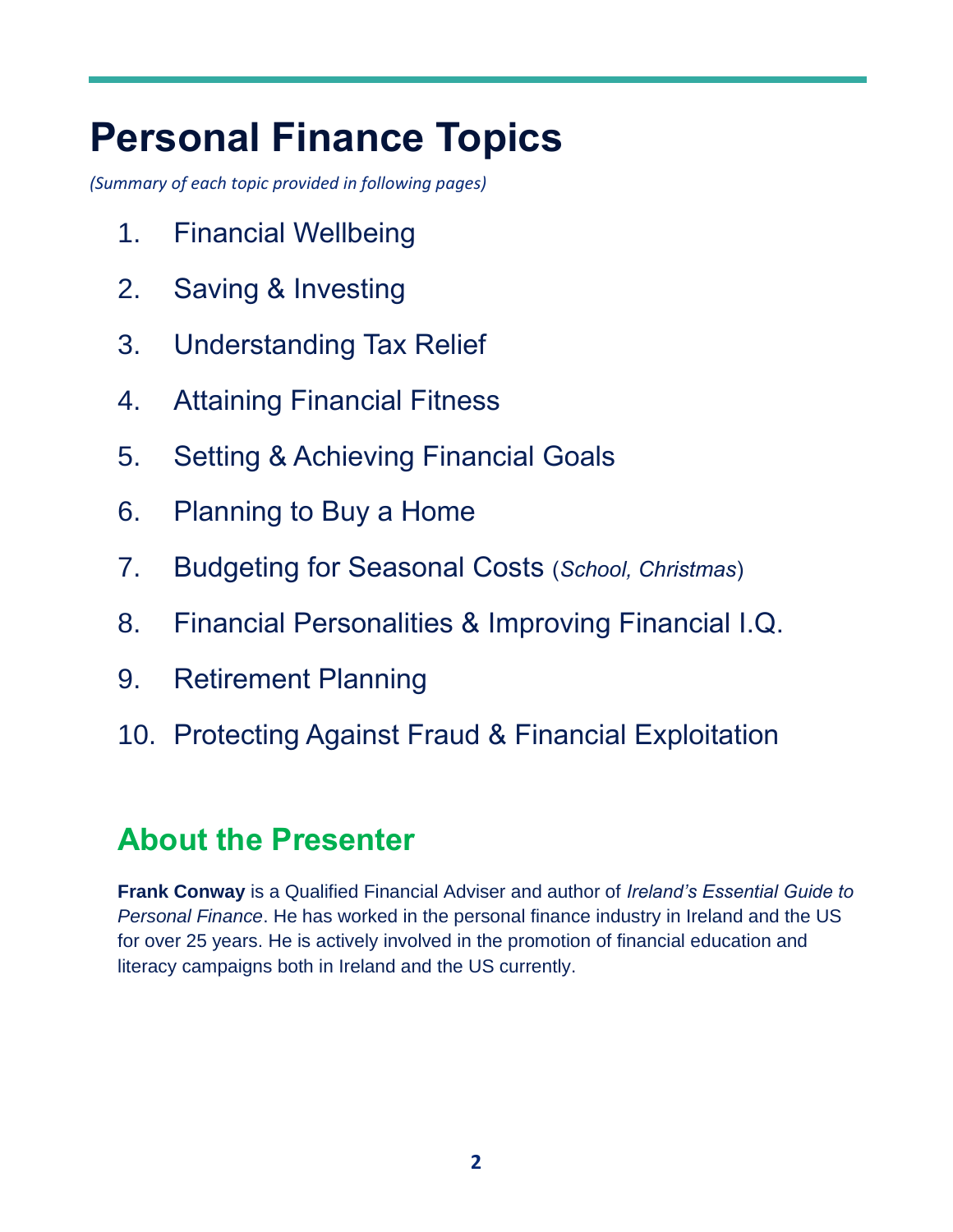### **Financial Wellbeing**

The burden of financial responsibility has shifted enormously in recent years. In this webinar, Frank Conway, author of *Ireland's Essential Guide to Personal Finance* will address key issues, including coping with life events and ways to plan for personal financial wellbeing.

In this talk, attendees will learn:

- The primary life events to plan for.
- $\cdot$  Financial wellbeing pillars and how to attain them.
- · Practical approaches to money management and long-term planning.
- · Key financial considerations.

This is a broad talk that addresses key issues including earning, income, tax, saving, spending, insurance, protection, investing, mortgages and much more! It is ideal for attendees of all ages. The talk will also provide top money tips and guide attendees on best financial resources. A short Q&A is also included.

### **Saving & Investing**

With so little being paid on money held on deposit and inflation on the rise, how can you protect the value of your money today? In this webinar, Frank Conway, author of *Ireland's Essential Guide to Personal Finance* will present attendees with a comprehensive overview of saving and investing options available.

Topics include:

- · The savings landscape (from banks to credit unions)
- · What inflation risk means to the value of money
- · How to understand and manage investment risk
- · Investing options (managed funds, ETF's, costs, average returns)
- Selecting the best investment route

The talk will conclude with some practical savings and investment tips and a Q&A.

# **Understanding and Availing of Relevant Tax Relief**

It is estimated that up to €350Million of available tax relief goes unclaimed in Ireland each year. In this webinar, Frank Conway author of *Ireland's Essential Guide to Personal Finance* will present attendees with a broad overview of what tax relief is, how it works and how it can be claimed.

Topics include:

- What tax relief and tax credits are
- · How tax relief is applied
- · How and where tax relief can be claimed
- Maximizing tax relief as it may apply personally
- Understanding the claims process

The webinar will conclude with some practical tips and a Q&A where attendees can ask their own questions.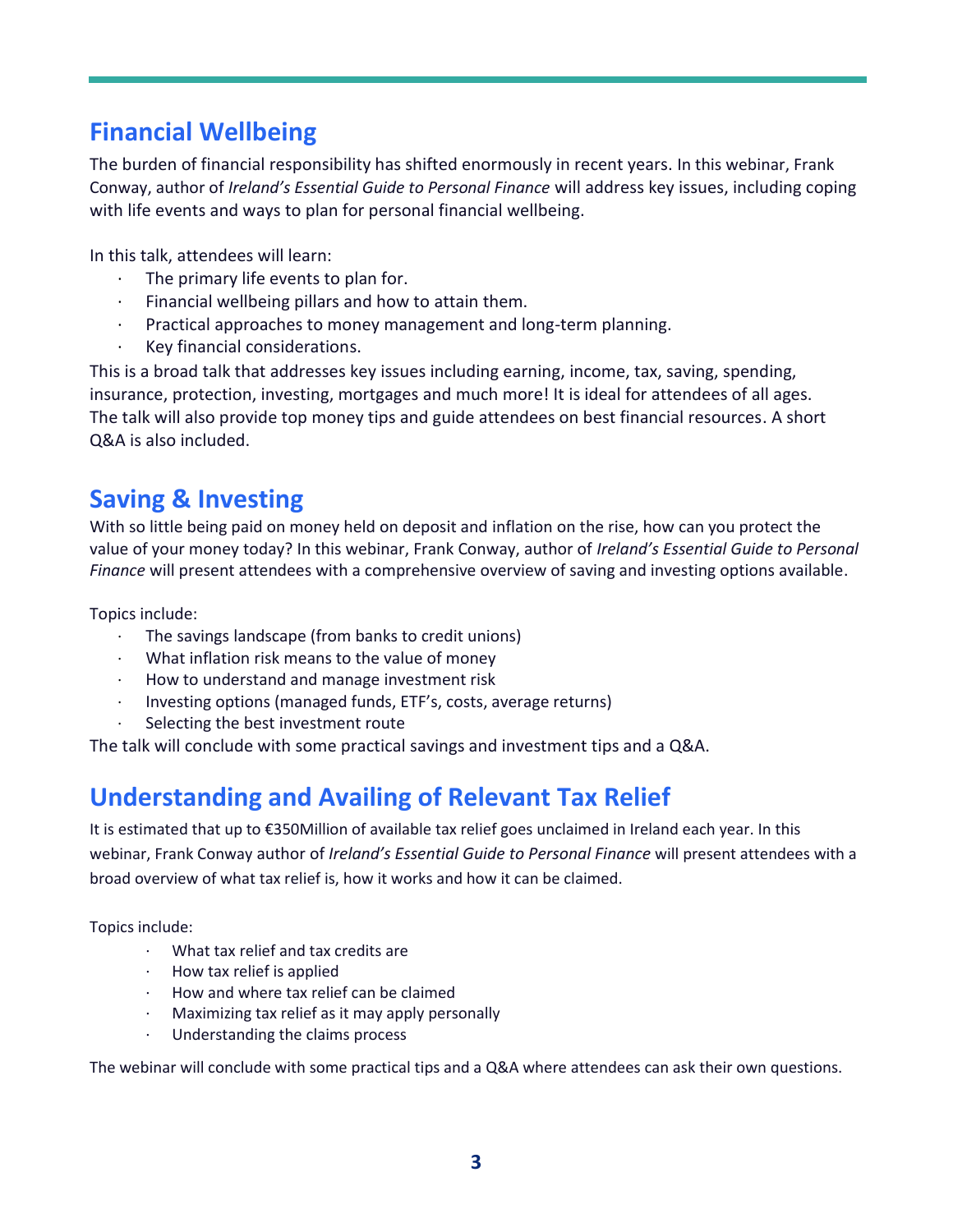# **Attaining Financial Fitness**

Throughout our lives we will have changing needs. This will require changing financial commitments. In this webinar, Frank Conway author of *Ireland's Essential Guide to Personal Finance* will address many of the typical considerations that require careful attention in our 20's, 30's, 40's, 50's, 60's and beyond. Topics include:

- · Typical life stage events.
- Successful budgeting approaches
- Successful debt management approaches
- · Protecting credit profiles
- · Maximising your financial potential

The webinar will conclude with some practical tips and a Q&A where attendees can ask their own questions.

### **Setting & Achieving Financial Goals**

Throughout our lives, we will continue to have a range of financial goals, including buying a home, starting a family, saving for the future, planning for retirement, which will all need to be managed from household income. In this webinar, Frank Conway author of *Ireland's Essential Guide to Personal Finance* will address the primary ways to set and achieve personal financial goals. Topics include:

- Life stages of financial planning
- Key strategies to paying off debt
- Setting up a spending and saving plan
- Using taxes to build personal wealth
- How to assess and plan for long-term financial needs

The webinar will include a range of practical financial tips and conclude with a Q&A session.

#### **Planning to Buy a Home**

In this webinar, attendees will learn the practical steps to buying a home for the first time in Ireland. The talk will discuss a range of issues, including:

- · Deposit requirements –calculating the minimum deposit buyers must have before they apply for a mortgage.
- · Mortgages choosing the best option including loan term (long-term or short-term payoff).
- · Additional supports including the State-backed Help-to-Buy Scheme.
- Documentation what you really need to improve your mortgage application prospects.
- $\cdot$  Legal a high level look at the legal process (and cost estimates).
- $\cdot$  Insurance (Protection) what you need and what you don't!
- Additional considerations including valuation fees, structural surveys etc.

The webinar will conclude with practical tips and Q&A session where attendees can ask their own questions.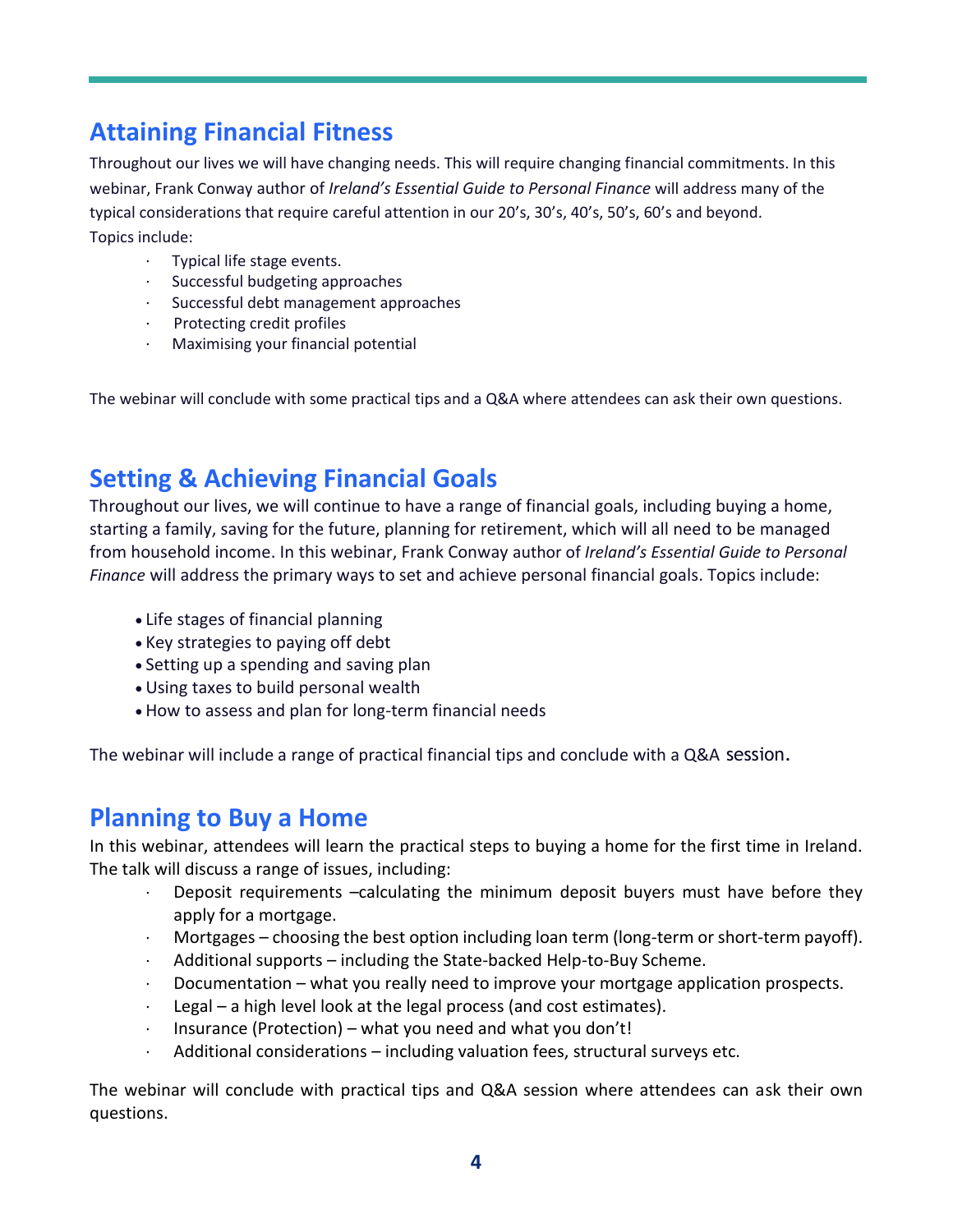#### **Budgeting for Seasonal Costs** *(Back-to-School & Christmas)*

The cost of education continues to rise. Today, it can cost families up to  $\epsilon$ 14,000 per year for a 3<sup>rd</sup> level education. This is in addition to substantial costs to prepare children for both primary and secondary school. Similarly, the cost of Christmas for many families is €2,000 or more.

In this webinar, Frank Conway author of *Ireland's Essential Guide to Personal Finance* will inform attendees where costs arise and how to put a plan in place to ensure they are fully prepared to meet the all-in costs of a child's education needs.

Topics include:

- · Latest cost estimates (Primary, Secondary & 3rd Level & Christmas).
- Savings & Investment Options for Education Accounts / Christmas Spending
- · Credit and Loan Options
- · Grants, Scholarship & Bursary Options
- · Where Tax Relief Applies

\*\*\*NOTE – Each webinar will be tailored to address the specific topic of Back-to-School or Christmas. Each will conclude with some practical tips and a Q&A where attendees can ask their own questions.

#### **Financial Personalities & Improving Your Financial I.Q.**

In a world of complex money concepts, it is important to have a grounded understanding of how the money system works. Doing so will enable informed financial decisions.

In this webinar, Frank Conway author of *Ireland's Essential Guide to Personal Finance* will discuss the critical areas of our financial wellbeing that require a working knowledge of money. Additionally, the webinar will address how individual financial personalities impact financial decision-making.

Topics include:

- What financial I.Q. is and where it impacts personal financial wellbeing
- An overview of how financial personalities impact our financial decisions
- Key money concepts everyone should know
- Strategies for successful money management
- Top money tips for personal financial success.

The webinar will conclude with some practical tips and a Q&A where attendees can ask their own questions.